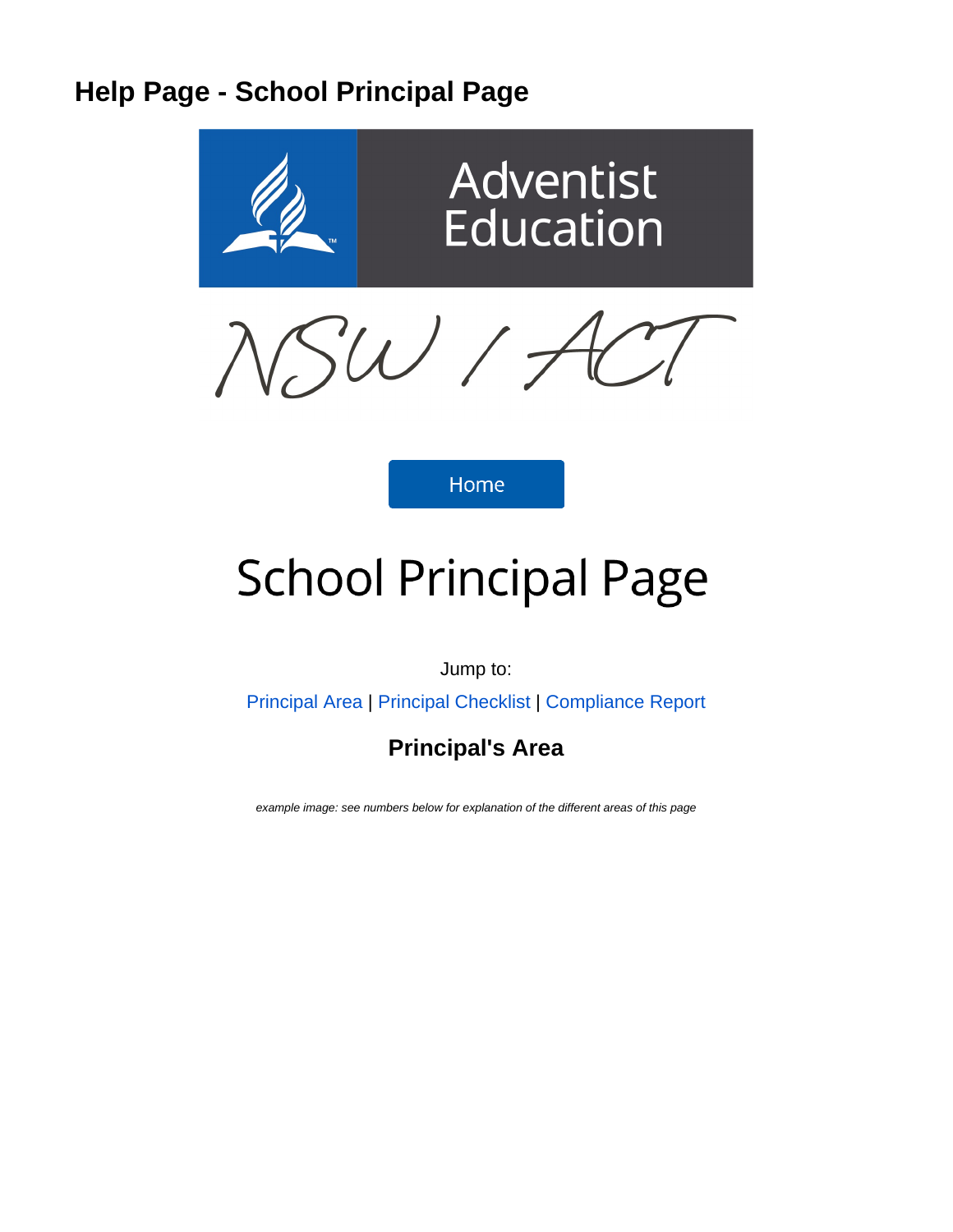# Principal's Area

| <b>Principal Checklists</b>                                                                                                                                                                                                                               |         |          | <b>Compliance Reports</b>                                                                                                                                                                                                                    |         |          |  |  |  |
|-----------------------------------------------------------------------------------------------------------------------------------------------------------------------------------------------------------------------------------------------------------|---------|----------|----------------------------------------------------------------------------------------------------------------------------------------------------------------------------------------------------------------------------------------------|---------|----------|--|--|--|
| + Create Principal Checklist<br>Title                                                                                                                                                                                                                     | Creator | Modified | <b>Create Compliance Report</b><br><b>Compliance Report Sign Off</b><br>$\overline{2}$<br>Title                                                                                                                                              | Creator | Modified |  |  |  |
| No content found.                                                                                                                                                                                                                                         |         |          | 3<br>No content found.                                                                                                                                                                                                                       |         |          |  |  |  |
| in order for your compliance report to appear you need to<br>1. Click the following icon while in edit mode<br>2. Add the label hacprincipalchecklist to the created sheet. There should be 2<br>labels now happrincipalchecklist and principalchecklist. |         |          | in order for your compliance report to appear you need to<br>4<br>1. Click the following icon while in edit mode<br>2. Add the label haccompliance to the created sheet. There should be 2 labels<br>now haccompliance and compliancereport. |         |          |  |  |  |

Jump to: [1](https://confluence.adventist.edu.au/pages/viewpage.action?pageId=30443328#HelpPageSchoolPrincipalPage-prince1) | [2](https://confluence.adventist.edu.au/pages/viewpage.action?pageId=30443328#HelpPageSchoolPrincipalPage-prince1) | [3](https://confluence.adventist.edu.au/pages/viewpage.action?pageId=30443328#HelpPageSchoolPrincipalPage-prince3) | [4](https://confluence.adventist.edu.au/pages/viewpage.action?pageId=30443328#HelpPageSchoolPrincipalPage-prince4)

### **1.**

Use the buttons to create a new Principal Checklist and Compliance Reports. Refer to the [Principal Checklist Page](https://confluence.adventist.edu.au/pages/viewpage.action?pageId=30443328#HelpPageSchoolPrincipalPage-princi) & [Compliance Report Page](https://confluence.adventist.edu.au/pages/viewpage.action?pageId=30443328#HelpPageSchoolPrincipalPage-compliancere) for more information.

[back to section top](https://confluence.adventist.edu.au/pages/viewpage.action?pageId=30443328#HelpPageSchoolPrincipalPage-principalarea) | [back to top of page](https://confluence.adventist.edu.au/pages/viewpage.action?pageId=30443328#HelpPageSchoolPrincipalPage-principaltop)

## **2.**

Click here to sign off on each reporting period. This form is required to be submitted after the Compliance Report has been completed.

|    | ----------<br>NSW Compliance Report Sign Off                                                                      |
|----|-------------------------------------------------------------------------------------------------------------------|
| า  | <b>School</b>                                                                                                     |
| сk | ÷<br>Principal<br>NSW Confluence Content Admin<br>Α                                                               |
|    | $\triangle$ confirm that the<br>Compliance Report<br>NSW Confluence Content Admin<br>Ο Ι,⊹<br>has been completed. |
| nc | <b>Submit</b><br><b>Close</b>                                                                                     |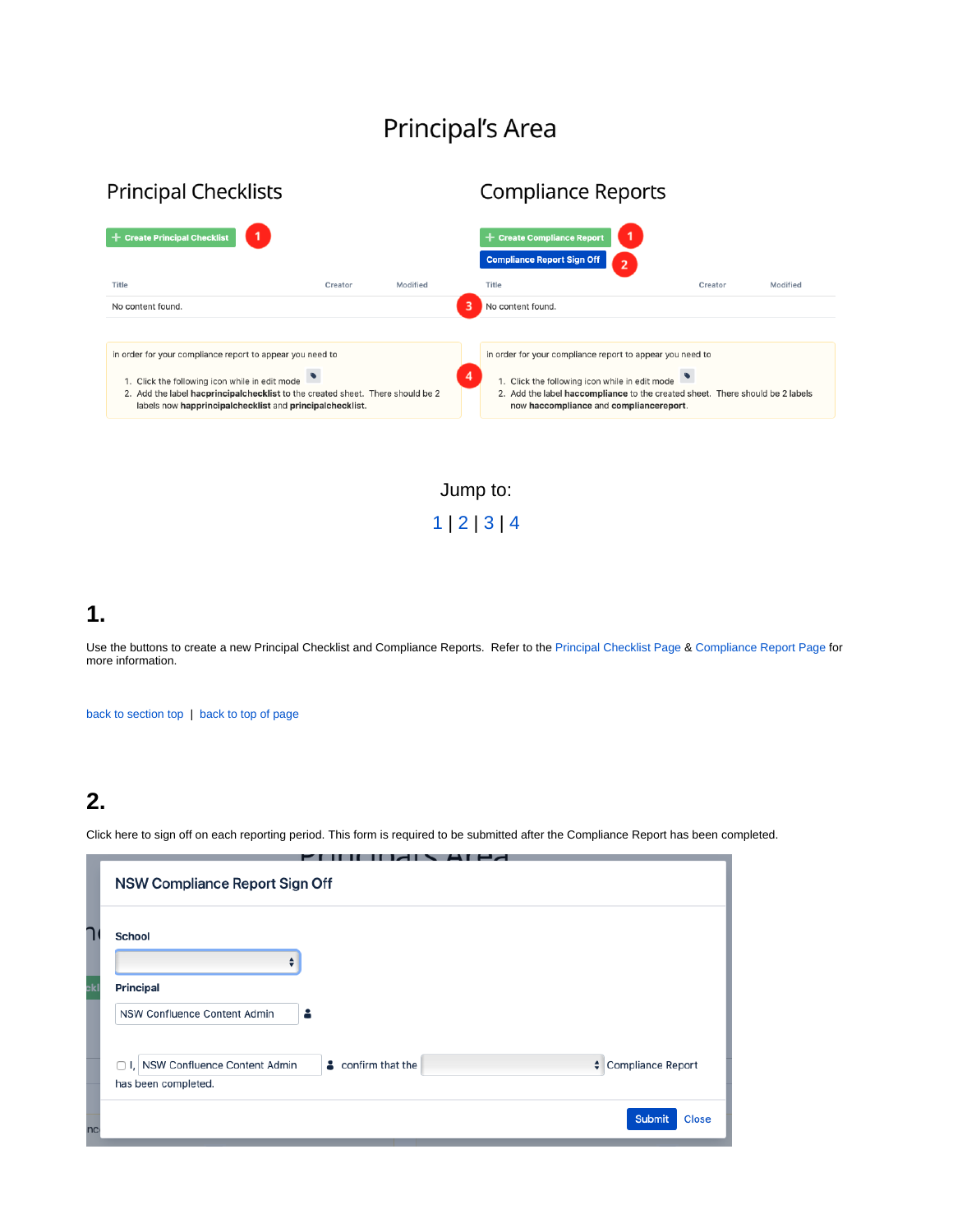[back to section top](https://confluence.adventist.edu.au/pages/viewpage.action?pageId=30443328#HelpPageSchoolPrincipalPage-principalarea) | [back to top of page](https://confluence.adventist.edu.au/pages/viewpage.action?pageId=30443328#HelpPageSchoolPrincipalPage-principaltop)

### **3.**

This lists all the past and current Principal Checklist/Compliance Report pages. Click on one to open, cmd + Click (Mac) or Ctrl + click (Windows) top open in a new tab.

#### **EXAMPLE VIDEO**

Your browser does not support the HTML5 video element

[back to section top](https://confluence.adventist.edu.au/pages/viewpage.action?pageId=30443328#HelpPageSchoolPrincipalPage-principalarea) | [back to top of page](https://confluence.adventist.edu.au/pages/viewpage.action?pageId=30443328#HelpPageSchoolPrincipalPage-principaltop)

### **4.**

These labels **MUST** be added to a newly created page for the page to appear on the list above. You can press "L" on a page to edit the labels on a page [back to section top](https://confluence.adventist.edu.au/pages/viewpage.action?pageId=30443328#HelpPageSchoolPrincipalPage-principalarea) | [back to top of page](https://confluence.adventist.edu.au/pages/viewpage.action?pageId=30443328#HelpPageSchoolPrincipalPage-principaltop)

### **Principal Checklist Page**

Jump to:

[New Checklist](https://confluence.adventist.edu.au/pages/viewpage.action?pageId=30443328#HelpPageSchoolPrincipalPage-newchecklist) [| Update Checklist](https://confluence.adventist.edu.au/pages/viewpage.action?pageId=30443328#HelpPageSchoolPrincipalPage-editchecklist) | [Irrelevant Task](https://confluence.adventist.edu.au/pages/viewpage.action?pageId=30443328#HelpPageSchoolPrincipalPage-irrelevanttask) | [Add Task](https://confluence.adventist.edu.au/pages/viewpage.action?pageId=30443328#HelpPageSchoolPrincipalPage-addtask)

### **New Checklist**

When creating a new Principal Checklist Page enter the year of the checklist.

Policies - NSW Education / Pages /... / Border Christian College Principal Checklists  $\mathbf{b}$  .  $\mathbf{b}$ **DRAFT** 

# Border Principal Checklist - @year

and then click on the label icon

Policies - NSW Education / Pages / ... / Border Christian College Principal Checklists **DRAFT**  $\mathbf{t}(\mathbf{\bullet})\mathbf{b}$ Sketch

### **Dardar Dringinal Chapklist - Quear**

and add the label that is relevant for your school. This found on your Principal's page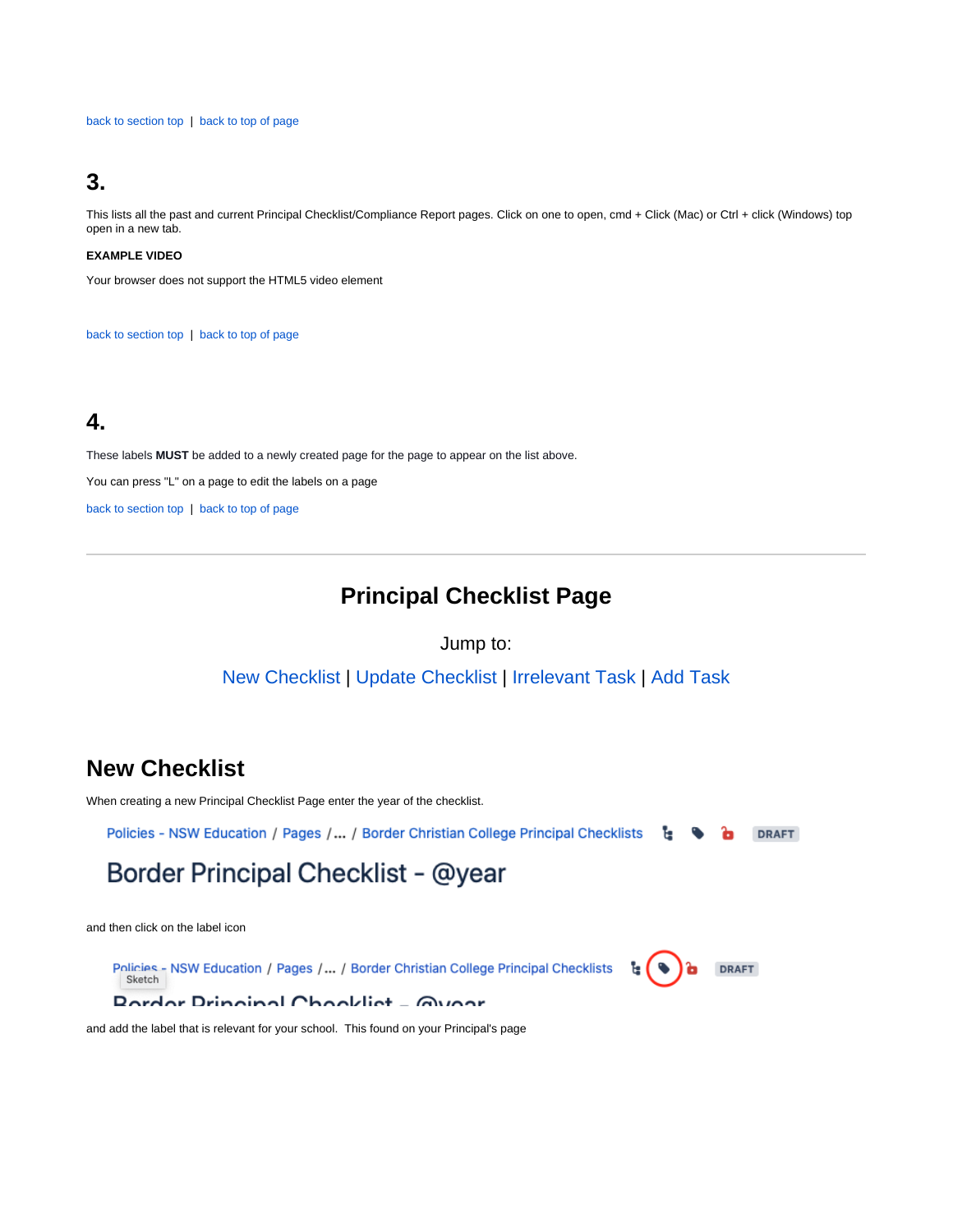|             | <b>February</b>                                                                                    |              |                  |
|-------------|----------------------------------------------------------------------------------------------------|--------------|------------------|
| to          | Labels                                                                                             | Help         | e p<br>W         |
| atio        | Add<br>principalchecklist ×                                                                        |              | ain:<br>to<br>ıg |
| hing<br>scl |                                                                                                    |              | ነ fo             |
| ers<br>e n  | Shortcut tip: In page view, pressing I also opens this dialog box<br>WHS Report (Week 4 each Term) | <b>Close</b> |                  |

| <b>Publish</b><br>Changes saved<br>Close<br> |
|----------------------------------------------|

#### **EXAMPLE VIDEO**

Your browser does not support the HTML5 video element

[back to section top](https://confluence.adventist.edu.au/pages/viewpage.action?pageId=30443328#HelpPageSchoolPrincipalPage-principalcheck) | [back to top of page](https://confluence.adventist.edu.au/pages/viewpage.action?pageId=30443328#HelpPageSchoolPrincipalPage-principaltop)

### **Update Checklist**

To edit the checklist just click on check box for the task completed. No need to click edit as the page saves the checkbox like a to do list.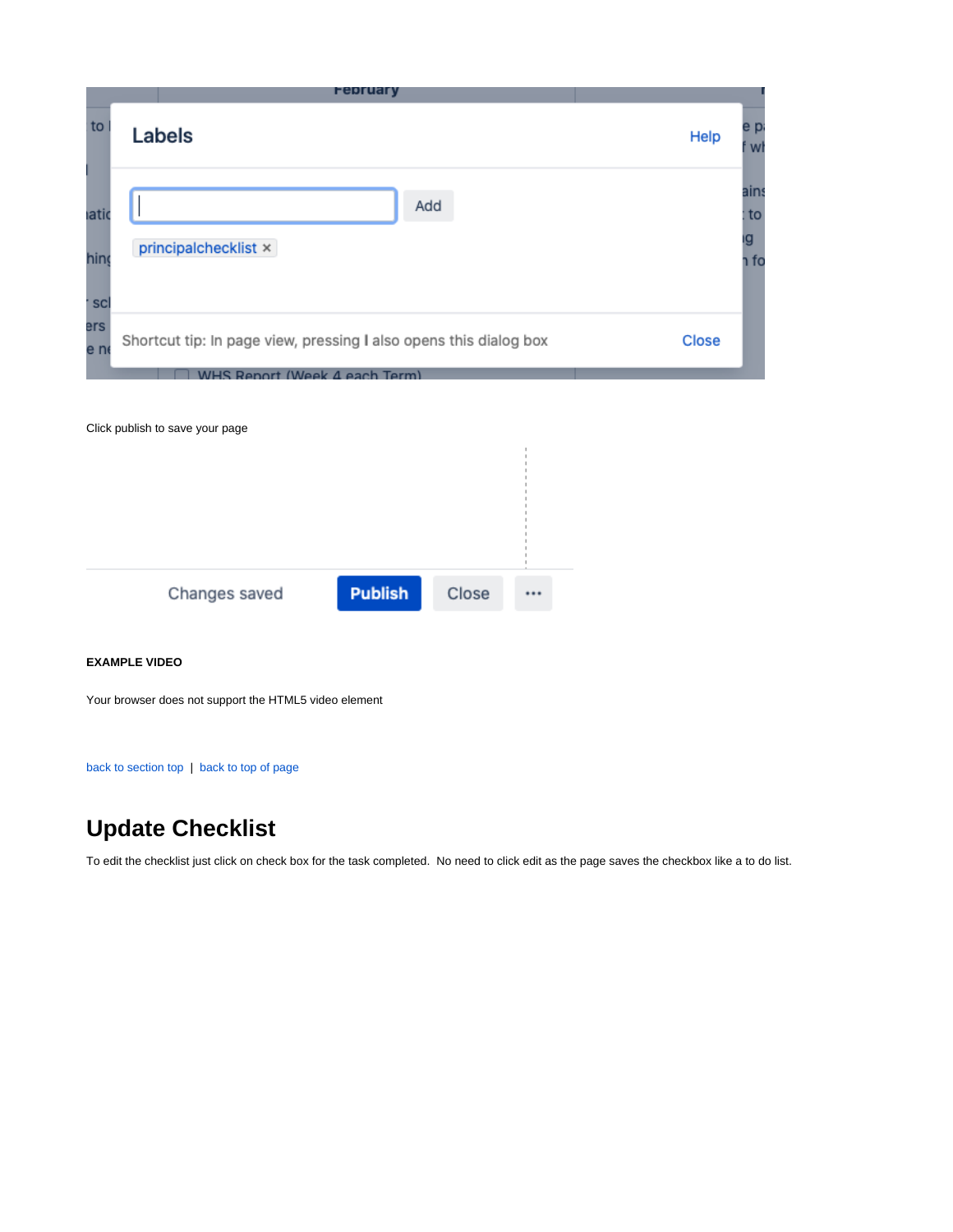### Tasks to be completed through the year

| January                                                                                                                                                                                                                                                                                                                                                                                                                                                                                                                                                                                                                                                                                 | February                                                                                                                                                                                                                                                                                                                                                                                                                                                                                      | March                                                                                                                                                                                                                                                                       |
|-----------------------------------------------------------------------------------------------------------------------------------------------------------------------------------------------------------------------------------------------------------------------------------------------------------------------------------------------------------------------------------------------------------------------------------------------------------------------------------------------------------------------------------------------------------------------------------------------------------------------------------------------------------------------------------------|-----------------------------------------------------------------------------------------------------------------------------------------------------------------------------------------------------------------------------------------------------------------------------------------------------------------------------------------------------------------------------------------------------------------------------------------------------------------------------------------------|-----------------------------------------------------------------------------------------------------------------------------------------------------------------------------------------------------------------------------------------------------------------------------|
| Iz All new employees information sent to Head<br>Office<br>Send all start dates for Support and<br>Administrative staff to Head Office<br>Collect Contractor insurance information<br>and Safe work expectations<br>Check NESA registration of all Teaching<br>staff<br>Select mentors for new staff in your school<br>Select mentors for beginning teachers<br>All staff sign code of conduct for the new<br>year<br>New Staff School Induction (Child<br>Protection & Code of Conduct, Policies &<br>Procedures etc)<br>Sign WHS Consultation Agreement<br>The Forward School Council Meeting dates for<br>the year to Head Office<br><b>B</b> Earward School Colondar to Head Office | AUC Opening Report<br>$\triangleright$ Check pay levels for all staff<br>Term 1 fees sent out<br>Bad Debt review of current parents<br>Start Attendance Data collection<br>NAPLAN PAR Due<br>V Updated Rolling School Improvement Plan (QAS)<br>Motify Education Director re changes in grades<br>offered, principal changes, address changes, addition<br>of campuses<br>Final budget and capital approval<br>WHS Report (Week 4 each Term)<br>□ Complete a schedule for Governance training | Remind Head Office payroll of Support and<br>Administrative staff who do not work over the<br>holidays<br>Government Chaplains Report<br>Compliance Report to BOD (1)<br><b>WHS Online Training</b><br>$\checkmark$<br>Prepare information for NESA Annual Report due April |

#### **EXAMPLE VIDEO**

Your browser does not support the HTML5 video element

[back to section top](https://confluence.adventist.edu.au/pages/viewpage.action?pageId=30443328#HelpPageSchoolPrincipalPage-principalcheck) | [back to top of page](https://confluence.adventist.edu.au/pages/viewpage.action?pageId=30443328#HelpPageSchoolPrincipalPage-principaltop)

### **Irrelevant Task**

If a task is irrelevant for you school, click on the edit button



| March                                                                                                  |
|--------------------------------------------------------------------------------------------------------|
| Remind Head Office payroll of Support and<br>Administrative staff who do not work over the<br>holidays |

Highlight the task and then select Stirkethrough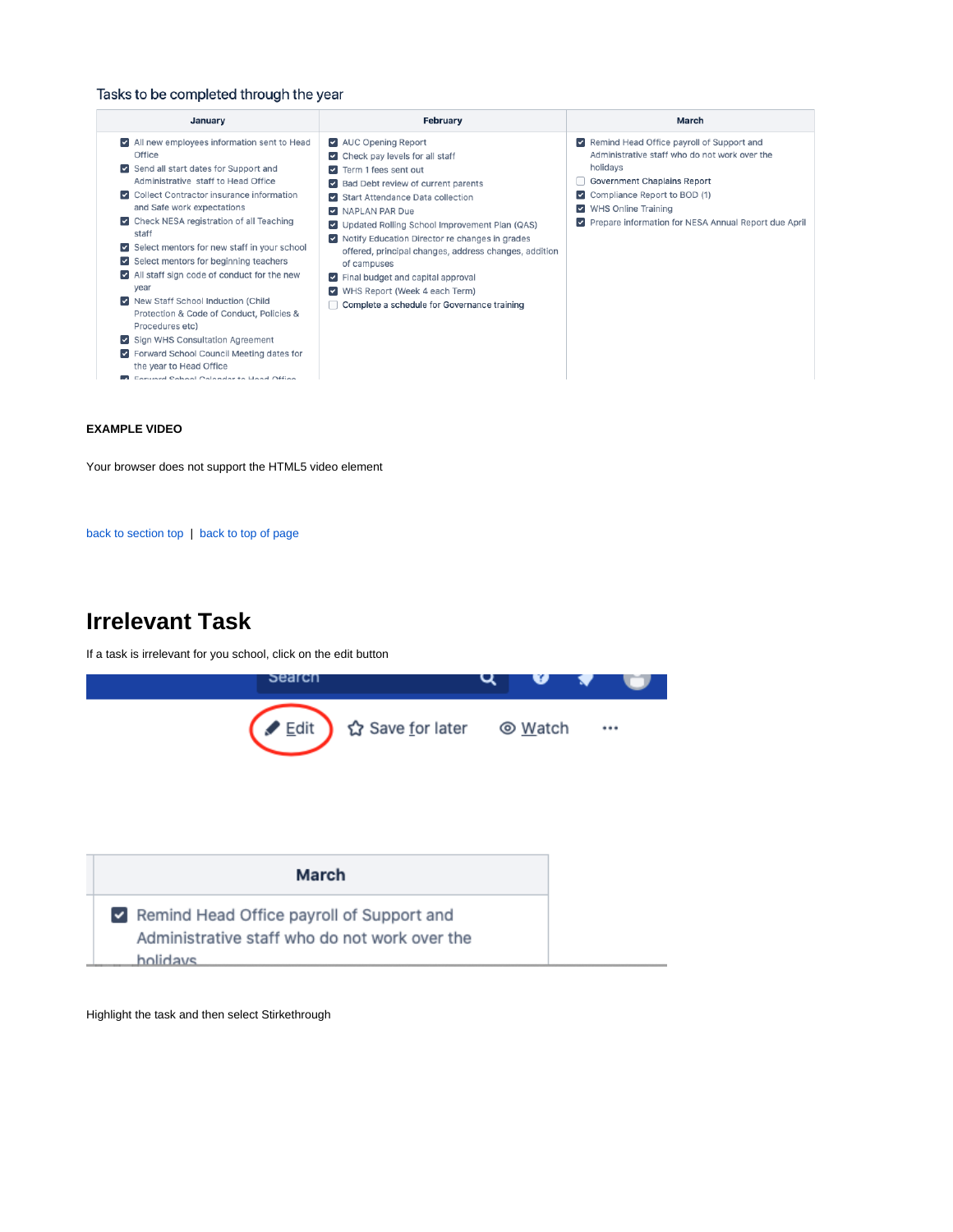

#### Once finished just click Update to save your changes

| <b>Update</b> | <b>Update &amp; Notify</b> | Close |  |
|---------------|----------------------------|-------|--|

#### Final result will look like this

| nd      | $\triangleright$ Term 1 fees sent out         |
|---------|-----------------------------------------------|
| cе      | Bad Debt review of current parents            |
| rmation | Start Attendance Data collection              |
|         | NAPLAN PAR Due                                |
| aching  | Updated Rolling School Improvement Plan (QAS) |

#### **EXAMPLE VIDEO**

Your browser does not support the HTML5 video element

[back to section top](https://confluence.adventist.edu.au/pages/viewpage.action?pageId=30443328#HelpPageSchoolPrincipalPage-principalcheck) | [back to top of page](https://confluence.adventist.edu.au/pages/viewpage.action?pageId=30443328#HelpPageSchoolPrincipalPage-principaltop)

### **Add Task**

To add a task to the list, click on the edit button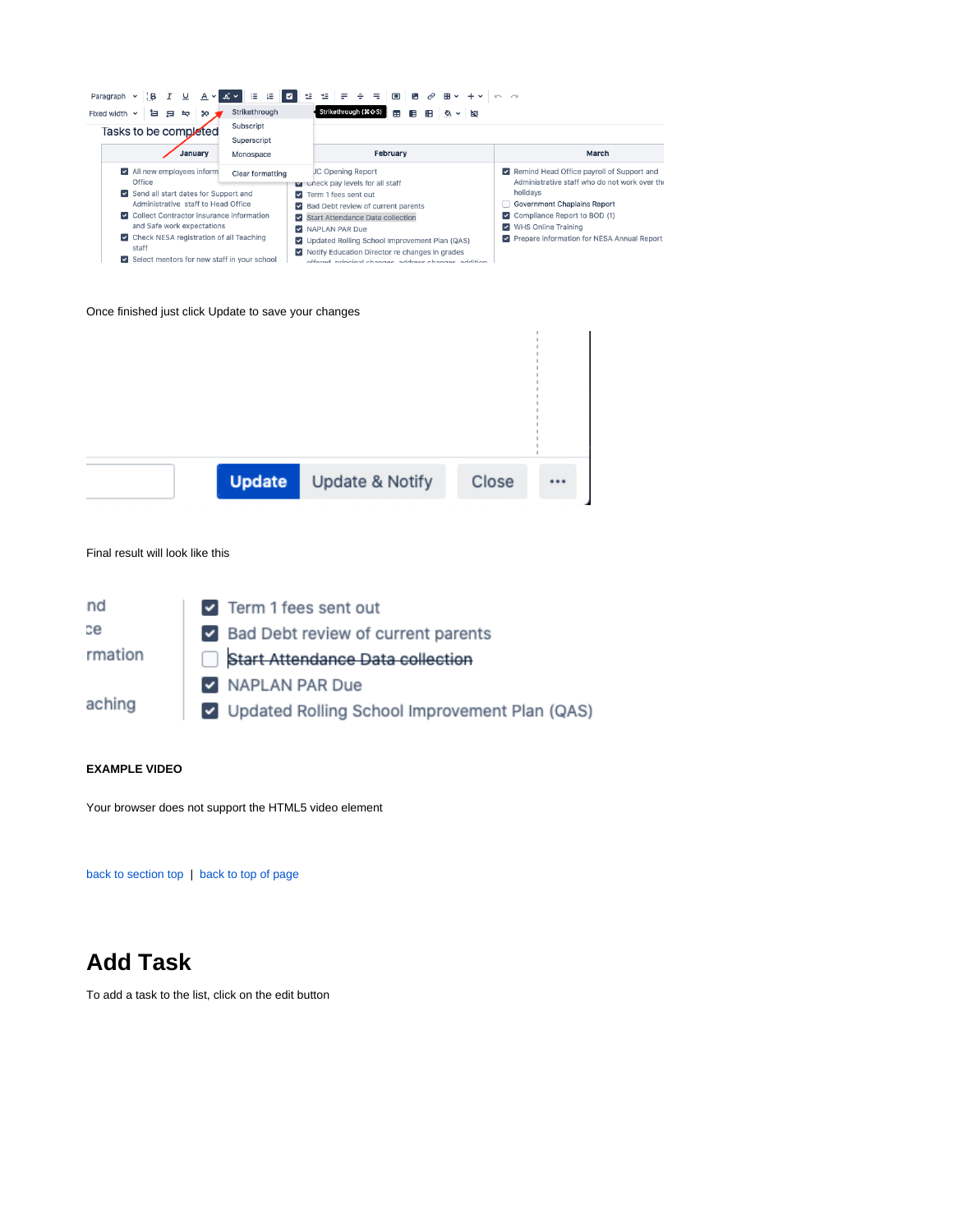

Remind Head Office payroll of Support and Administrative staff who do not work over the holidavs

#### Click at end of the last task in the month you want to create your task and press enter



Protection & Code of Conduct, Policies & New Task  $\Box$ 

- Procedures etc) Sign WHS Consultation Agreement
- Forward School Council Meeting dates for the year to Head Office

Once finished just click Update to save your changes

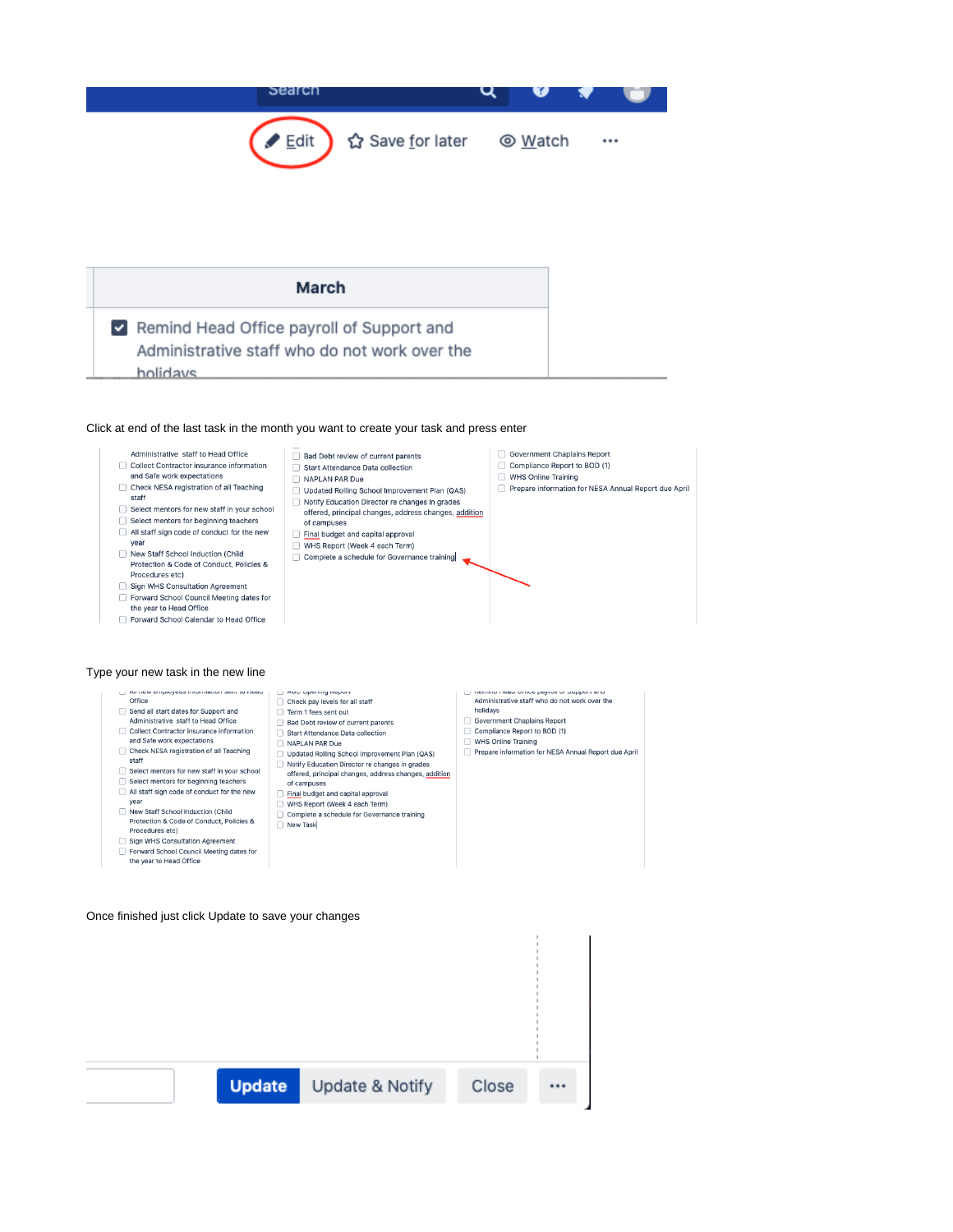#### **EXAMPLE VIDEO**

Your browser does not support the HTML5 video element

<span id="page-7-0"></span>[back to section top](https://confluence.adventist.edu.au/pages/viewpage.action?pageId=30443328#HelpPageSchoolPrincipalPage-principalcheck) | [back to top of page](https://confluence.adventist.edu.au/pages/viewpage.action?pageId=30443328#HelpPageSchoolPrincipalPage-principaltop)

### **Compliance Report Page**

Jump to:

[New Report](https://confluence.adventist.edu.au/pages/viewpage.action?pageId=30443328#HelpPageSchoolPrincipalPage-newreport) [|Update Complete Checklist](#page-8-0) | Update Answers | [Report Sign Off Form](#page-10-0)

### **New Report**

When creating a new Compliance Report Checklist Page enter the Term and Year of the report.

Policies - NSW Education / Pages /... / Avondale Compliance Report Page ъ **DRAFT** 

# Avondale Compliance Report - @Term @Year

and then click on the label icon

Policies - NSW Education / Pages / ... / Avondale Compliance Report Page  $\mathbf{t}$  (  $\mathbf{\hat{v}}$ 

**DRAFT** 

### Avondale Compliance Report - MTerm MYear

and add the label that is relevant for your school. This found on your Principal's page.

| Labels                                                            | Help  |
|-------------------------------------------------------------------|-------|
| Add                                                               |       |
|                                                                   |       |
| Shortcut tip: In page view, pressing I also opens this dialog box | Close |

It would also be a good idea to fill in this information, **apart from the date,** as this should be date of completion.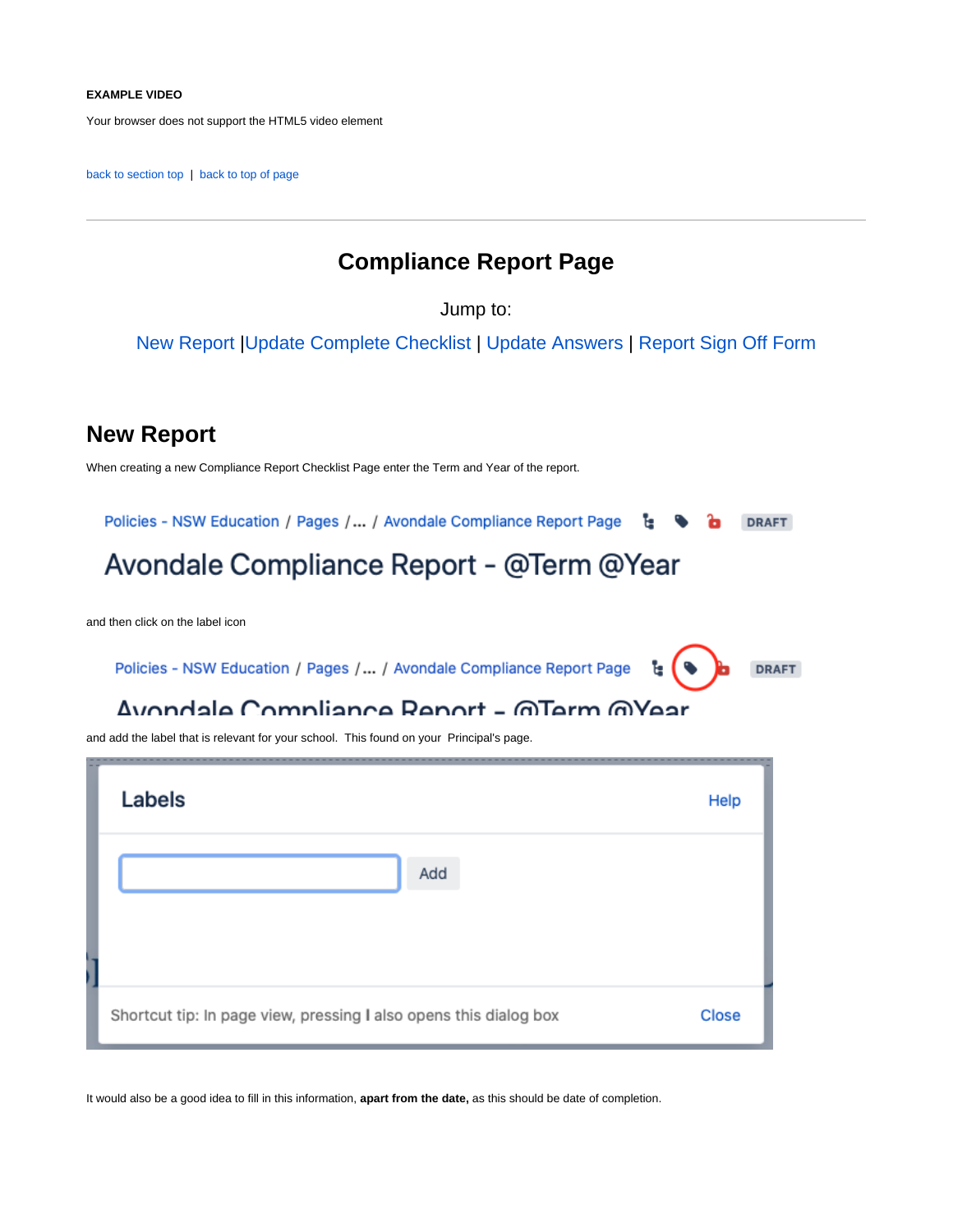

### **School Principal's Report to the Board of Directors**

| <b>School Company</b>  |
|------------------------|
| type text here         |
| School                 |
| type text here         |
| Date                   |
| type // to insert date |
|                        |



#### **EXAMPLE VIDEO**

Your browser does not support the HTML5 video element

[back to section top](https://confluence.adventist.edu.au/pages/viewpage.action?pageId=30443328#HelpPageSchoolPrincipalPage-compliancereport) | [back to top of page](https://confluence.adventist.edu.au/pages/viewpage.action?pageId=30443328#HelpPageSchoolPrincipalPage-principaltop)

### <span id="page-8-0"></span>**Update Compliance Checklist**

To complete questions in each of the 10 compliance sections just click on either the yes or no boxes. No need to click edit as the page saves the checkbox like a to do list.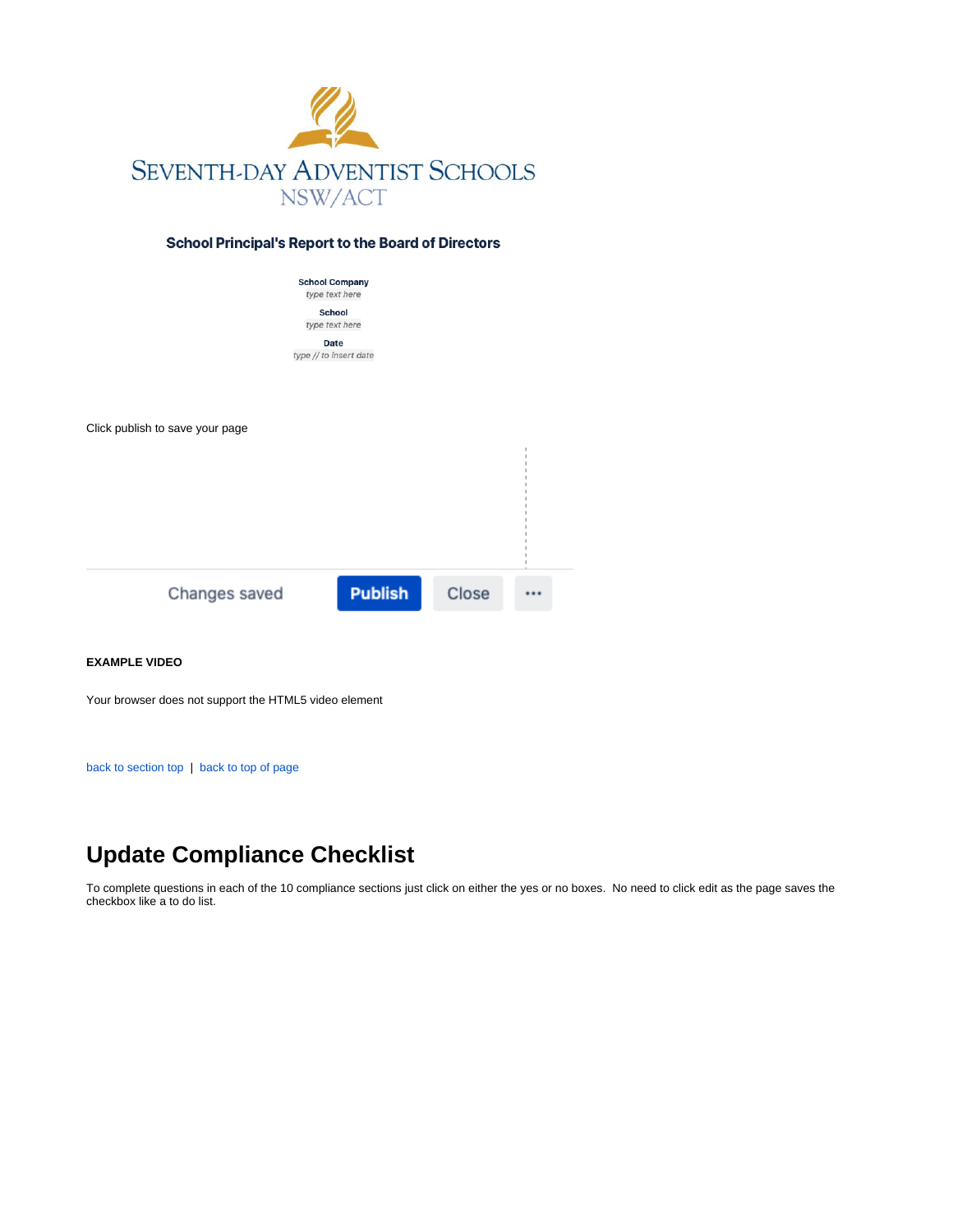### 1. Teaching Staff

### 2. Non-Teaching Staff

| Do you have readily accessible: |                                              | Do you have readily accessible:                                                |     |    |                                                                  |  |
|---------------------------------|----------------------------------------------|--------------------------------------------------------------------------------|-----|----|------------------------------------------------------------------|--|
| Yes                             | No                                           |                                                                                | Yes | No |                                                                  |  |
|                                 |                                              | An updated copy of the qualifications of<br>teaching staff?                    |     |    | An updated list of all non-teaching employees<br>and their FTE?  |  |
|                                 |                                              | An ongoing register of all professional<br>development undertaken by teachers? |     |    | Record of WWCC Clearance for volunteer staff<br>and contractors? |  |
|                                 |                                              | Annual staff appraisals?                                                       |     |    | Job descriptions for each non-teaching staff?                    |  |
|                                 |                                              | Job descriptions for each staff member?                                        |     |    | Annual Staff Appraisals?                                         |  |
|                                 |                                              | An updated list of teacher loadings and FTE for<br>each teacher?               |     |    | If any item is selected 'No' please explain.                     |  |
|                                 | If any item is selected 'No' please explain. |                                                                                |     |    |                                                                  |  |

#### **EXAMPLE VIDEO**

 $\mathbb{I}$ 

Your browser does not support the HTML5 video element

[back to section top](https://confluence.adventist.edu.au/pages/viewpage.action?pageId=30443328#HelpPageSchoolPrincipalPage-compliancereport) | [back to top of page](https://confluence.adventist.edu.au/pages/viewpage.action?pageId=30443328#HelpPageSchoolPrincipalPage-principaltop)

### **Update Answers**

If the answer was no to any of the compliance questions or need to answer the top question in the report, click on the edit button

| Search                                                                                                                                                                                                                        |  | ႕        |
|-------------------------------------------------------------------------------------------------------------------------------------------------------------------------------------------------------------------------------|--|----------|
| General Multiple of Save for later  strater  veratch  veration  veration  veration  veration  veration  veration  veration  veration  veration  veration  veration  veration  veration  veration  veration  veration veration |  | $\cdots$ |

Scroll to the area to need to answer and type your answer in the type text here area